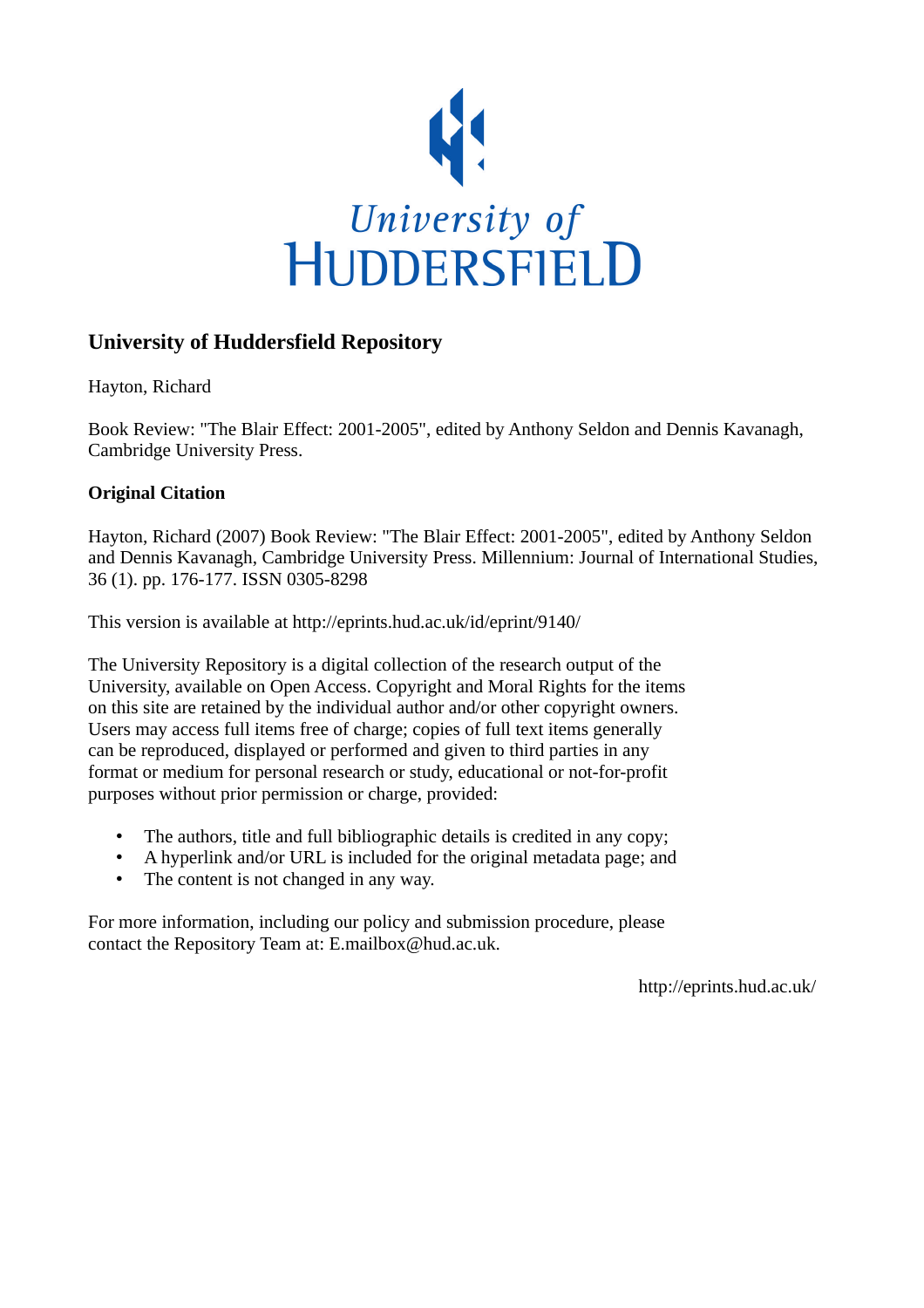**Anthony Seldon & Dennis Kavanagh**, *The Blair Effect 2001-5* (Cambridge: Cambridge University Press, 2005, 483 pp., \$27.99 USD/£17.99 pbk., \$70.00 USD/£40.00 hbk.).

The 'hand of history' has been a weight upon Tony Blair's shoulders since the early days of his premiership. Landslide victory in 1997 and the disintegration of the Conservative opposition presented New Labour with a fortuitous opportunity to forge a new political settlement in Britain, an opportunity that it has largely missed. The advantageous circumstances that Blair enjoyed raised the level of expectation, and consequently the level of disillusion and disappointment with what followed. As Seldon notes in his 'Verdict' chapter in this volume, whilst the government has successfully met many of its manifesto commitments, 'against historical parallels and the aspirations aired repeatedly by the Prime Minister himself, the cracks show' (p. 427). Blair's desire for a lasting legacy comparable to that of Attlee or Thatcher has been stymied by his government's timidity in its first term and the long shadow of Iraq over its second. The historic third election victory 'earned a reprieve' (p. 410) for the reputation of the second Blair government, but this may yet prove temporary. Ultimately political actions (however worthy their motives) are judged by their consequences, and in some areas the full effect of decisions taken in the 2001-5 period will not be known for many years to come. Assessments such as those contained in this volume necessarily reflect their historical perspective, but are no less valuable for that.

This book is an indispensable early assessment of the 'Blair Effect' between 2001 and 2005. Readers familiar with the previous volumes in this series (on the Thatcher, Major, and first Blair governments) will be unsurprised to find that the editors, armed with a winning formula, have stuck to it. A range of leading academics and policy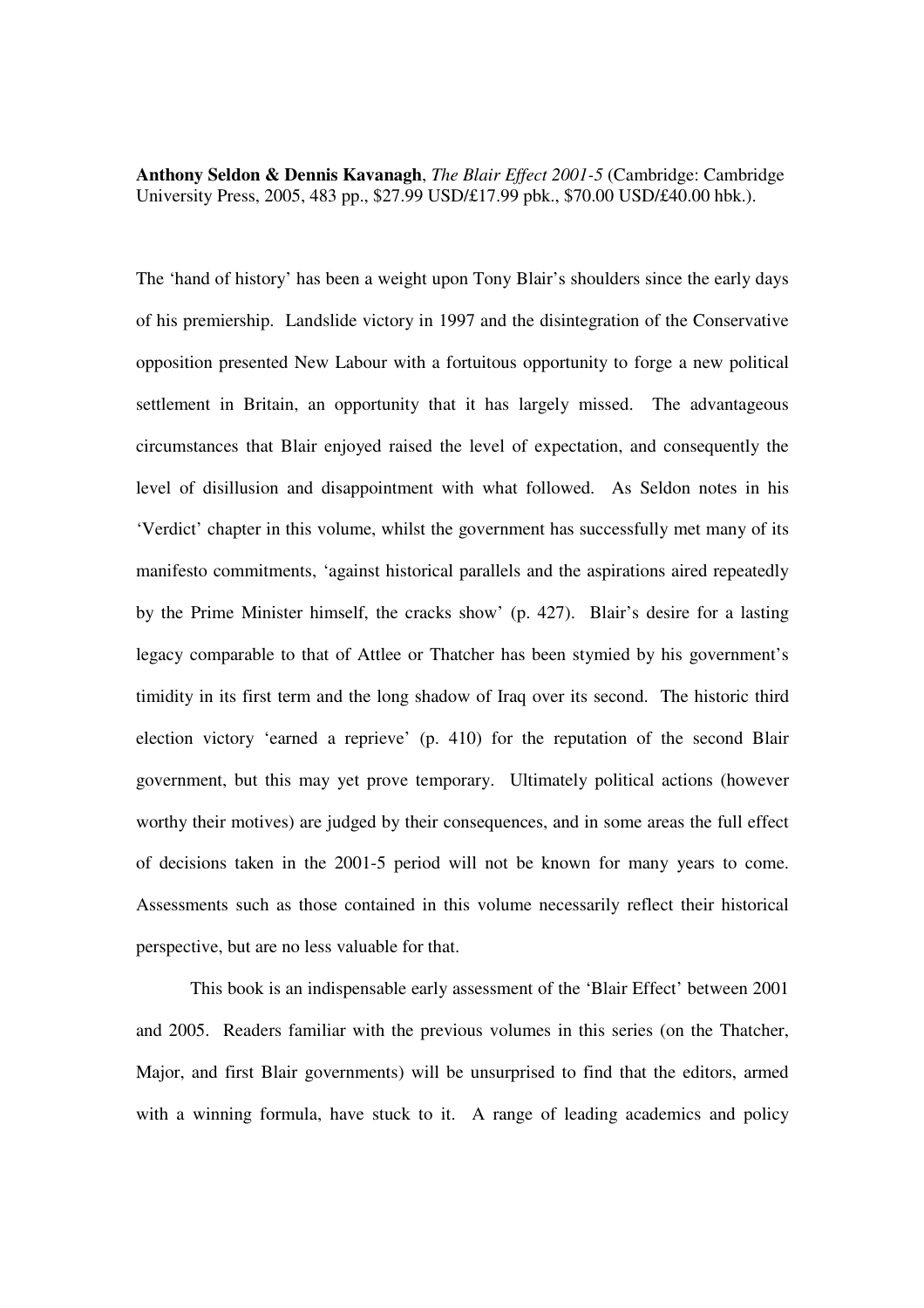experts assess the impact of Blair and his government across a number of areas. As one would expect, a consistently high standard is maintained throughout. Thoughtful chapters provide informative considerations of the net Blair effect on politics and government (for example on Parliament, the Conservative and Labour parties, and on media management); and on most major policy areas, such as education, health, transport and economic policy. Further chapters discuss the broader issues of the devolution settlement, Europe, and foreign policy. These can all stand alone, or be read as part of a broader appraisal of the period. Dennis Kavanagh provides the introductory overview, and Anthony Seldon the concluding verdict. The volume ends with short but stimulating commentaries by Andrew Gamble, Robert Skidelsky, and Vernon Bogdanor, considering the Third Way, Blair the politician, and foreign policy respectively.

A wide-ranging collection such as this, written by a diversity of authors, does not lend itself to over-arching conclusions. However, a number of key themes emerge. As Pippa Norris demonstrates, whatever his other failings, Blair's three election victories ensure that his place in history 'as the most successful Labour prime minister we have ever known' is secure (p. 43). Despite (or perhaps because of) this electoral success, the overall Blair effect has failed to live up to either public expectations or the Prime Minister's own rhetoric. This may be necessarily so. Norris argues that 'Blair's unprecedented electoral success, and the lack of radical policy achievements during his first and second administrations are, in fact, perhaps intimately related', linked by the cautious 'centrist strategy' adopted by New Labour (p. 65). Gamble argues that this Third Way strategy 'still indicates the policies, the electoral stance and the political style that are most likely to be successful in present circumstances for a party of the left' (p.